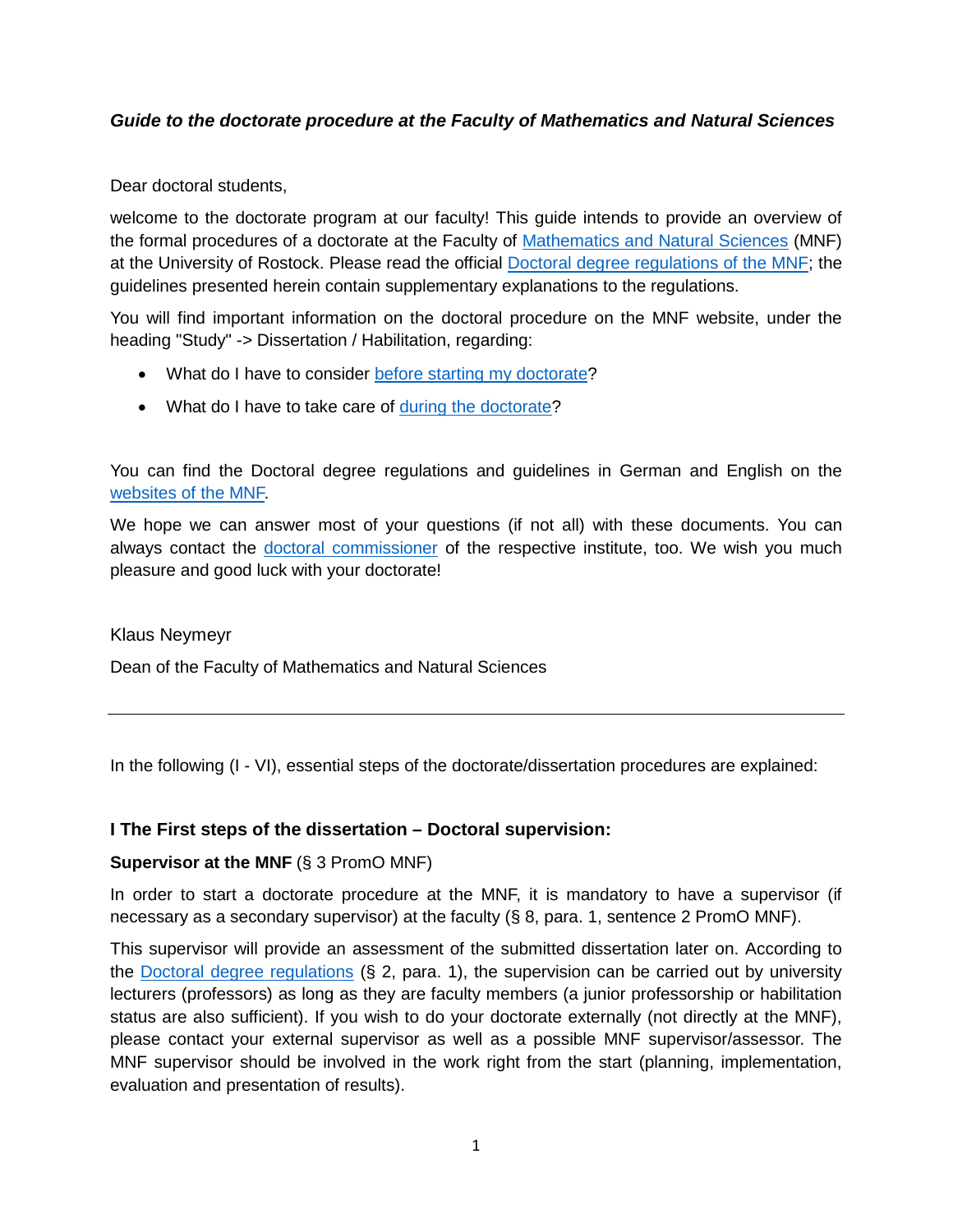If your supervisor has a Heisenberg Professorship or an Emmy-Noether Scholarship, this supervisor may be granted the right to independent doctoral supervision upon application to the Faculty Council.

### **Doctorate commissioners of the faculty**

At each MNF institute there is a doctorate commissioner who can help you with any questions you may have. In the affiliated institutes (IAP, IOW, LIKAT) there are responsible persons as well. The staff of the Dean's Office can also help you with your questions (a [list of contact](https://www.mathnat.uni-rostock.de/studium/promotion-habilitation/ansprechpartner/)  [persons](https://www.mathnat.uni-rostock.de/studium/promotion-habilitation/ansprechpartner/) can be found here).

#### **II. Admission requirements for a dissertation**

First you need to clarify whether you meet the requirements for admission to a dissertation.

- You meet the requirements if you have a university degree (diploma or Master of Science degree. "Staatsexamen" This item does not apply to foreign candidates.
- In case of a foreign university degree, a degree in a differing subject or a technical college degree, a request for admission has to be directed to the faculty.

#### **Application for admission to a dissertation**

In case you require an application for admission to a dissertation, please use the application form on the MNF homepage under the heading "Study" -> "Before starting your doctorate". The [first page of the form](https://www.mathnat.uni-rostock.de/fileadmin/uni-rostock/Alle_MNF/MNF/Studium_Promotion/Formular_Zulassung.pdf) is to be filled in by you and [the second page](https://www.mathnat.uni-rostock.de/fileadmin/uni-rostock/Alle_MNF/MNF/Studium_Promotion/Formular_Zulassung_S2.pdf) by your supervisor.

The application for admission must be submitted to the respective [doctorate commissioner](https://www.mathnat.uni-rostock.de/studium/promotion-habilitation/ansprechpartner/) together with the following documents:

- University certificates with course overviews (Bachelor, Master or Diploma) and graduation certificates (Bachelor and Master or Diploma). Copies are sufficient if the supervisor confirms the submission of the original certificates.
- Degree thesis for inspection (will be returned).
- Letter of endorsement from the supervisor.

After reviewing the documents, the doctorate commissioner makes a statement about the admission. To reach a final decision, this statement and your submitted documents will be submitted to the Faculty Council via the doctorate commissioner. The decision of the Faculty C ouncil will be communicated to you immediately in writing. Perhaps you will have to fulfill certain other conditions for the admission to the doctorate. Please read the [doctoral degree regulations](https://www.mathnat.uni-rostock.de/fileadmin/uni-rostock/Alle_MNF/MNF/Ordnungen_Formulare/PromO_E.pdf) and ask your supervisor or the doctorate commissioner concerning this process.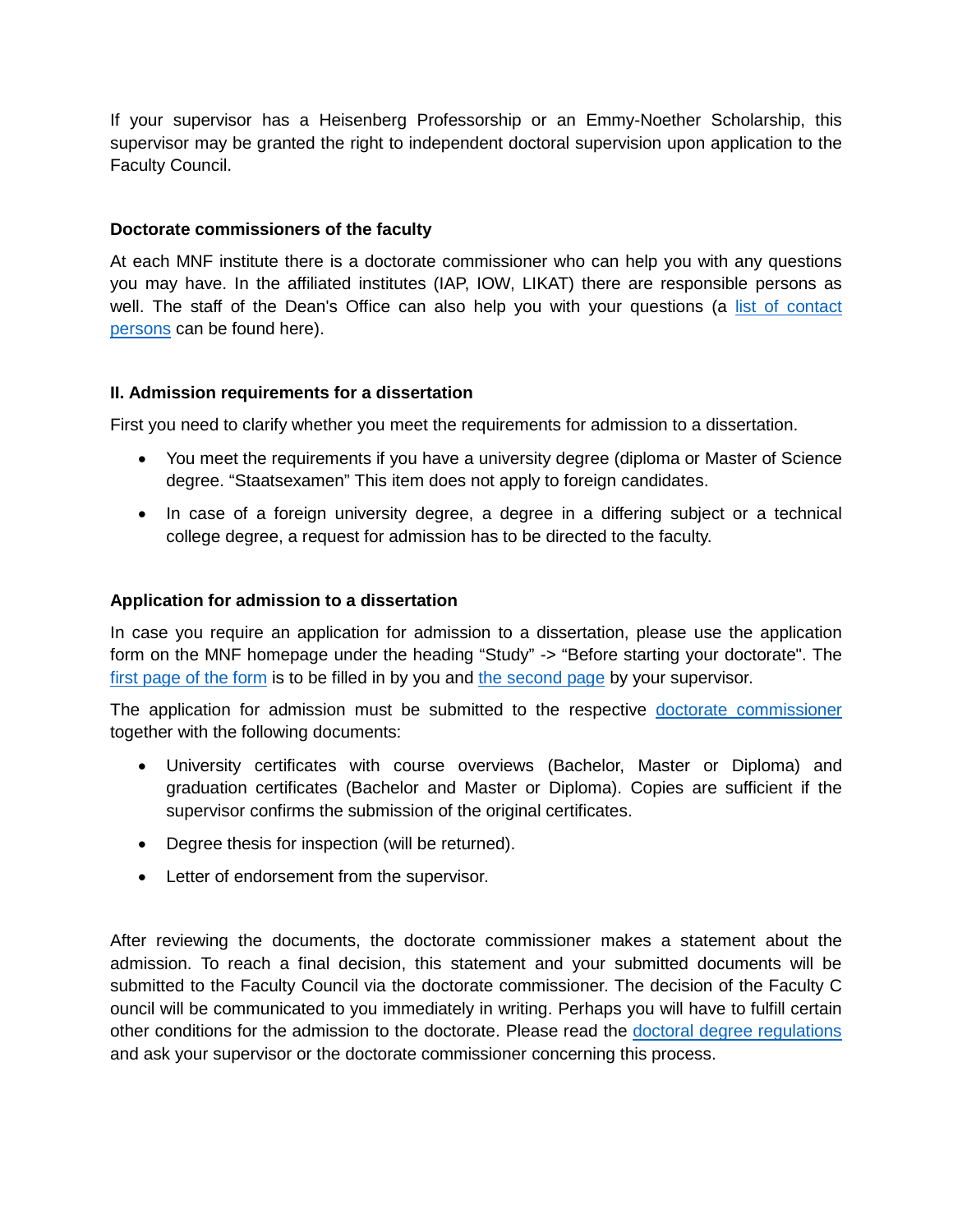## **Regulations for the admission to a dissertation:**

- The requirements in § 3 of the MNF doctoral degree regulations must be fulfilled.
- Graduates with a diploma or master's degree in natural sciences (i.e. physics, biology, chemistry, mathematics) from a German or ANABIN H+ university can expect to be admitted without additional requirements.
- For university graduates with a diploma or master's degree in an MNF-like subject (e.g. meteorology, geology, chemical engineering) from a German or ANABIN H+ university: In an interview between the supervisor and the doctoral candidate it will be clarified whether the candidate is suitable for the doctorate and whether further measures, such as attending further lectures, are advisable in order to acquire subject-specific qualifications. The result of the interview will be communicated to the doctorate commissioner through an application for admission to the doctorate by the supervisor (with copies of the relevant certificates).
- For university graduates with a diploma or master's degree with a weaker link to MNF (e.g. mechanical engineers, physicians, computer scientists) from a German or ANABIN H+ university: An examination interview will be conducted and minutes will be taken by the supervisor and another MNF university lecturer to assess subject-specific qualifications. During this interview, requirements may be agreed upon, which will be communicated to the doctorate commissioner together with the application for admission. The doctorate commissioner will then submit the documents to the Faculty Council for approval.
- Fachhochschulabsolventen: This item does not apply to foreign candidates.
- You mustn't have submitted a dissertation on a similar topic at any other university.
- Doctoral students whose native language is not German must also provide proof of sufficient German language skills (§ 3, paragraph 4). A certificate from a German course is sufficient.

# **III. [Registration as doctoral student](https://www.uni-rostock.de/en/study/german-prospective-students/promotion/) / [Enrolling in the graduate](https://www.uni-rostock.de/forschung/nachwuchsfoerderung/graduiertenakademie/) academy**

We strongly recommend you to register as a doctoral student. This offers a number of advantages, such as reduced prices in the Mensa (canteen) and the semester ticket (discounted ticket) for public transport. For the enrolment, one has to provide the confirmation of admission (or proof of the ongoing process) at the beginning of the second doctorate semester. Enrolment is also highly recommended for external students. Upon request, external students, who do not live in Rostock, can be reimbursed the fee of the semester ticket.

The best way to register as a doctoral student is via the website of the [Student Service Center.](https://www.uni-rostock.de/studium/lebensraum-hochschule/student-service-center-ssc/) Information can also be obtained directly from the Student Service Center, Parkstraße 6, 18057 Rostock, Tel.: +49 (0) 381 498-1230; E-Mail: [studium@uni-rostock.de](mailto:studium@uni-rostock.de)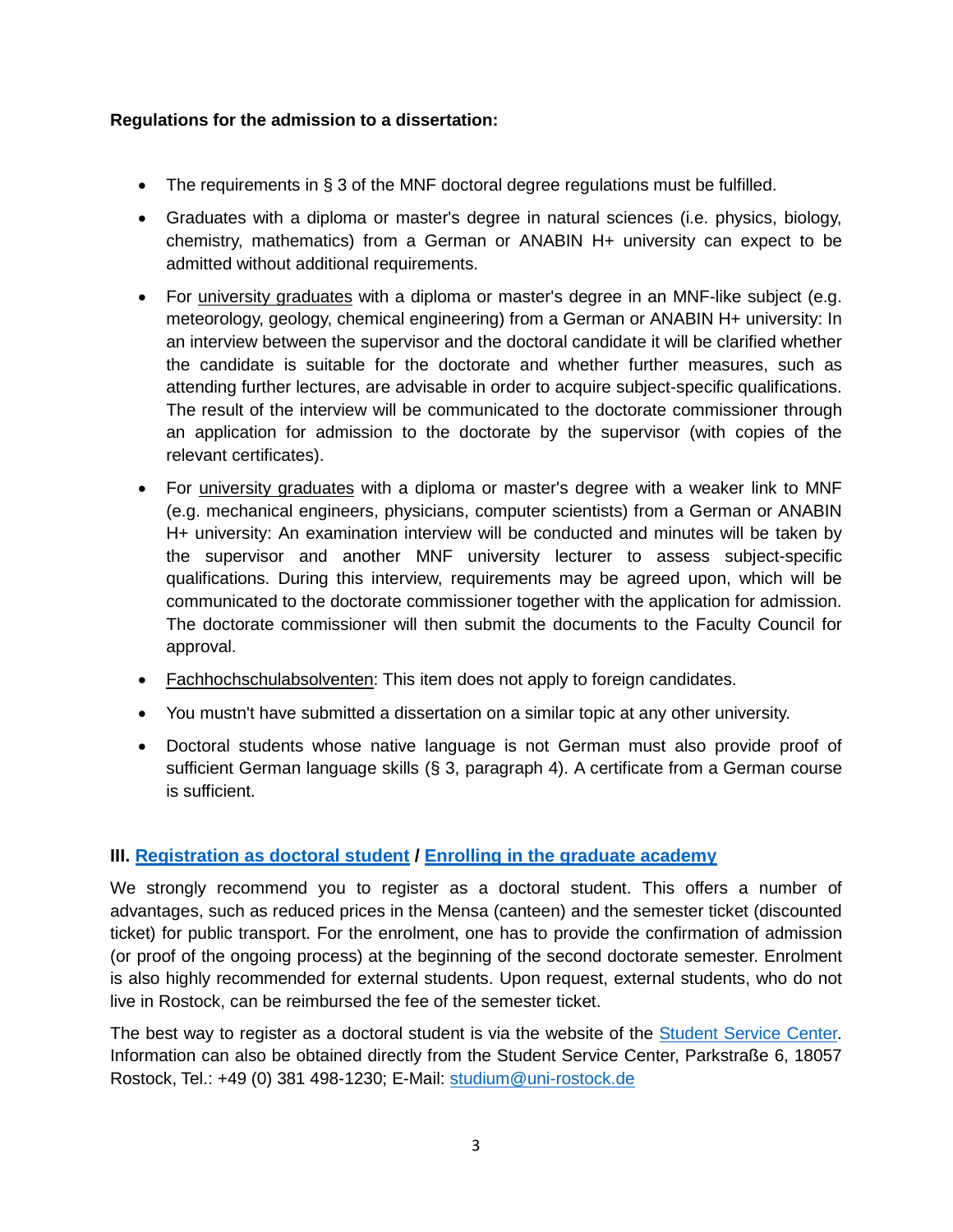After enrolling, we recommend you to become a member of the [Graduate Academy](https://www.uni-rostock.de/forschung/nachwuchsfoerderung/graduiertenakademie/) at the University of Rostock. This provides additional funding opportunities, ensures networking between doctoral students from different disciplines, and the academy represents the doctoral students' interests within the university. For this purpose, a supervision agreement must be made between doctoral student and supervisor. A sample agreement can be found on the web [pages of the Graduate Academy.](https://www.uni-rostock.de/forschung/nachwuchsfoerderung/graduiertenakademie/mitgliedschaft/)

## **IV. Writing the dissertation**

The research work for the dissertation must be coordinated with the supervisor. The work will be concluded when the supervisor agrees that the dissertation is worthy of a doctorate. The dissertation can be written in German or English. It is possible to submit a monograph or a cumulative thesis. Please consult your supervisor about this and note the following:

### **Monograph**

A monograph represents a complete essay and has the following structure, which can deviate subject-specifically:

- title page
- one-page summary
- introduction
- possibly basics
- material and methods, results, discussion
- reference list and appendix.

A monographic dissertation should comprise a maximum of 100 pages, not including the reference list and the appendix. If the page limit is exceeded, a well-founded application must be submitted before submitting the dissertation. The Faculty Council will decide on this. Comprehensive additional information should therefore be provided in the appendix. Your own publications cannot be included in a monographic dissertation in a complete/unedited form. In case of a cooperation with other scientists, e.g. when conducting experiments, your personal contribution has to be detailed explicitly in the monograph.

### **Citing**

Citations from publications must be indicated correctly and clearly (right at the cited passage). It is also permitted to include longer citations. Citations from your own publications which are several pages long, however, lead to the problem of self-plagiarism and should therefore be avoided. Translating long passages (of several pages) from publications into another language does not meet the requirements of a scientific monograph either.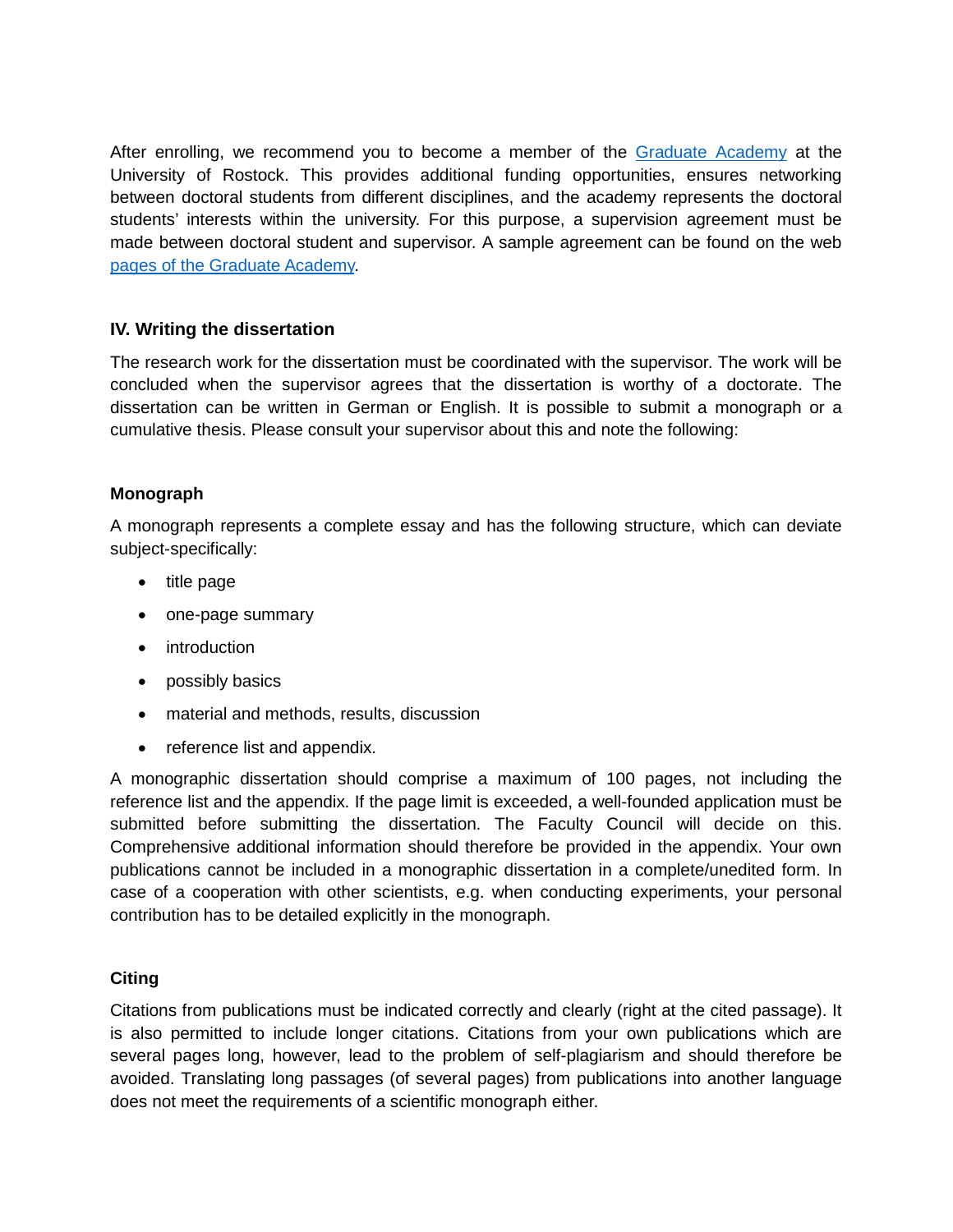## **[Cumulative dissertation](https://www.mathnat.uni-rostock.de/fileadmin/uni-rostock/Alle_MNF/MNF/Studium_Promotion/IVerfahrensR_kum-Dissertation_e.pdf) (see § 6, paragraph 5 doctoral degree regulations MNF)**

For a cumulative dissertation, at least three manuscripts are required. They must have been published in peer-reviewed scientific journals or accepted for publication, and you have to be the first/main author for at least two of them.

In order to avoid delays in the completion of the dissertation, you may deviate from the above rules at the request of the supervisor. In this case, only two accepted publications and a further submitted one may be sufficient *(in this case, the Faculty Council's decision from 04/12/17 is canceled).* In his / her request the supervisor has to confirm

- that the submitted manuscript is scientifically correct and worthy of publication, and
- that he / she, together with the doctoral student, will take care of resubmitting the manuscript to another journal in case of rejection.

The cumulative dissertation must be submitted in bound form and it consists of the following parts:

- Cover page indicating that this is a cumulative dissertation.
- Table of contents and possibly other lists, e.g. abbreviations.
- A summary (not more than one page)
- Main part, which similarly to a review article, embeds the cumulative dissertation's publications into the context of the research field. The main section must meet the requirements of § 6 paragraph 5 a) and b) of the doctoral degree regulations. The recommended length is 40 pages (minimum 20 pages).
- The main section must contain a reference list for the citations (not included in the page count).
- An explanation concerning your own contributions to the manuscripts. It must be clearly stated how much you have contributed personally to the publications. This must be described in detail for each manuscript. In particular, your part in writing the manuscripts must be described. This declaration must be signed by you and countersigned by the supervisor and must also be handed in together with the submitted documents.
- The main part of the cumulative dissertation contains the published or accepted manuscripts with appendices.
- Appendices, if any, such as original data, methods and explanations which are not documented in the manuscripts. Further complete manuscripts which have not yet been submitted or accepted (manuscripts in preparation) may be accepted as part of the appendix upon a well-founded request to the Faculty Council.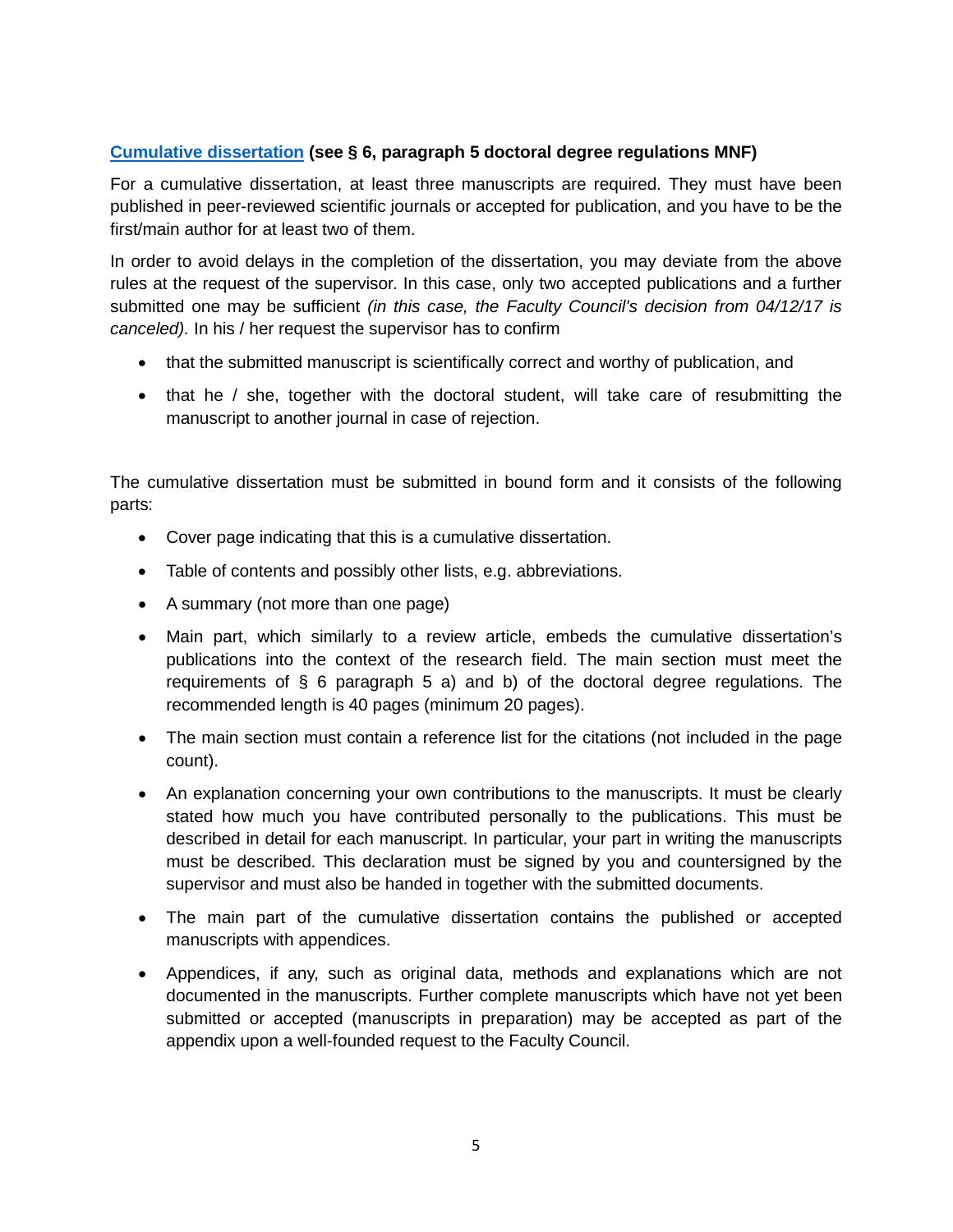### First authorship:

A shared first authorship is generally permitted, but then the publication is weighted according to the number of first authors. This means that in the case of two first authors, it only counts as half a publication. At the request of the supervisor, the Faculty Council may - in exceptional cases accept such publications in a non-weighted form, e.g. for papers with clearly separate experimental and theoretical parts.

### Patent regulation:

In general, patents cannot be regarded as independent scientific work. Therefore, patents in the context of cumulative dissertations do not represent achievements equivalent to publications. The Faculty Council decides on exceptions upon request.

For both types of dissertation please refer to the information sheet of the university concerning the procedure for obtaining a doctorate. This contains a recommendation for the title page as well as information on how to submit the required copies. In monographic or cumulative dissertations a declaration of having written everything independently must also be included; an example can be found [here.](https://www.uni-rostock.de/fileadmin/uni-rostock/UniHome/Gremien/Promotionen_und_Habilitationen/Promotion/erklaerung-mnf.pdf)

## **V. Submitting the dissertation and opening the dissertation procedures**

Having met the admission requirements according to  $\S$  3 PromO MNF, you can apply to the doctorate office for the opening of a doctorate procedure and submit your dissertation.

The doctorate procedure is opened by the Faculty Council. The dates of council meetings can be found on the [MNF homepage](https://www.mathnat.uni-rostock.de/fakultaet-alumni/fakultaetsrat/sitzungstermine/) (usually on the first Monday of the month). The documents must be submitted to the doctorate office by 12.00 noon on the next to last Friday before a meeting. If they are not submitted in time, they can only be dealt with at the next meeting of the Faculty Council.

The contact details of the [doctorate office](https://www.uni-rostock.de/forschung/nachwuchsfoerderung/promotion/verfahrensweg-zur-promotion/) are as follows:

Universität Rostock Zentrale Universitätsverwaltung Referat 1.2 - Akademische Selbstverwaltung 18055 Rostock Contact person: Gundula Rogge Universitätsplatz 1, room 227 Tel.: +49 (0) 381 498-1206; Fax.: +49 (0) 381 498118-1206 E-Mail: gundula.rogge(at)uni-rostock.de Office hours: Tue, Wed, Fri. 8 am till 12 am

The following documents must be submitted (the relevant forms are provided as links):

• Three copies of the dissertation (in hard- or softcover; further copies must be supplied if the dissertation is to be handed over to more than two reviewers).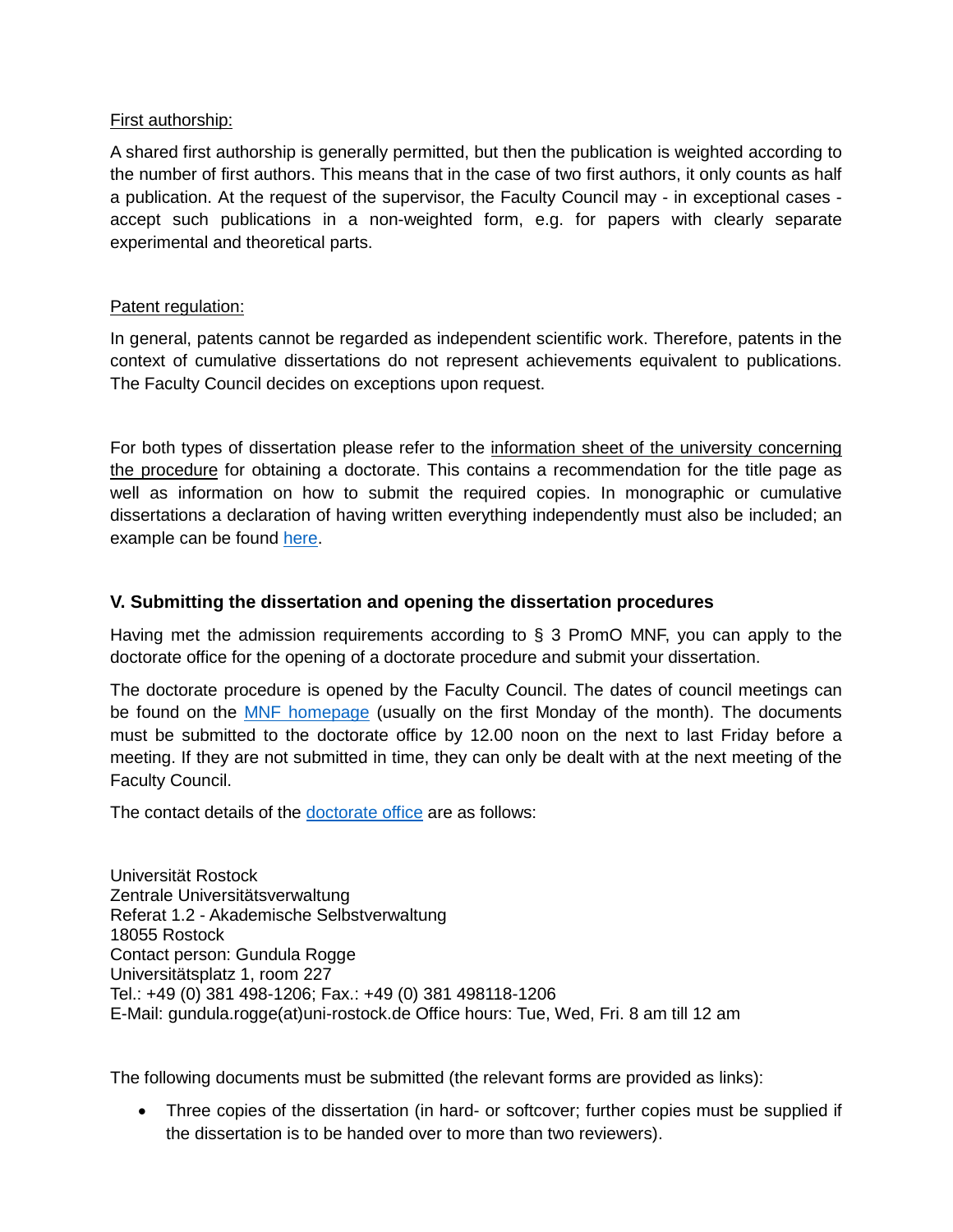- An application for opening the doctorate procedure.
- The candidate's informal application for opening the procedure (with the topic of the dissertation and the proposed field of the dissertation).
- The supervisor's statement on the candidate's admission. In this statement, two possible reviewers (apart from the supervisor himself) are proposed to the Faculty Council. The Faculty Council welcomes the proposal of external reviewers. If honors (summa cum laude) are under consideration, another (fourth) reviewer must be proposed. The reviewers are elected by the Faculty Council. Therefore, you may not yet list the reviewers or thank them for their reports in the submitted dissertation, as this would anticipate the decision of the Faculty Council. The reviewers can be added to the final (print) version.
- An [MNF declaration according to § 4, section 1.](https://www.uni-rostock.de/fileadmin/uni-rostock/UniHome/Gremien/Promotionen_und_Habilitationen/Promotion/erklaerung-mnf.pdf)
- A generally comprehensible summary of the dissertation. Summaries of dissertations from recent years can be found [here.](http://web.physik.uni-rostock.de/test/anleitung.html) A form template can be found here.
- An academic curriculum vitae with signature.
- A certified copy of the graduation certificate according to § 3 section 1 of the doctoral regulations.
- A list of publications and lectures at conferences.
- An official "good-conduct certificate" ("Führungszeugnis"), which may not be older than three months.

All these listed documents (apart from the disseration itself) must be compiled in a loose-leaf binder.

### **Subject areas of the dissertation**

When submitting the dissertation, it must be assigned to one of the following subject areas of the dissertation:

### **Institute of Biosciences**

Biochemistry, Didactics of Biology, Biophysics, Botany, Genetics, Marine Biology, Microbiology, Molecular Biology, Ecology, Plant Physiology, Animal Physiology, Cell Biology, Zoology

### **Institute of Chemistry**

Chemistry, Didactics of Chemistry